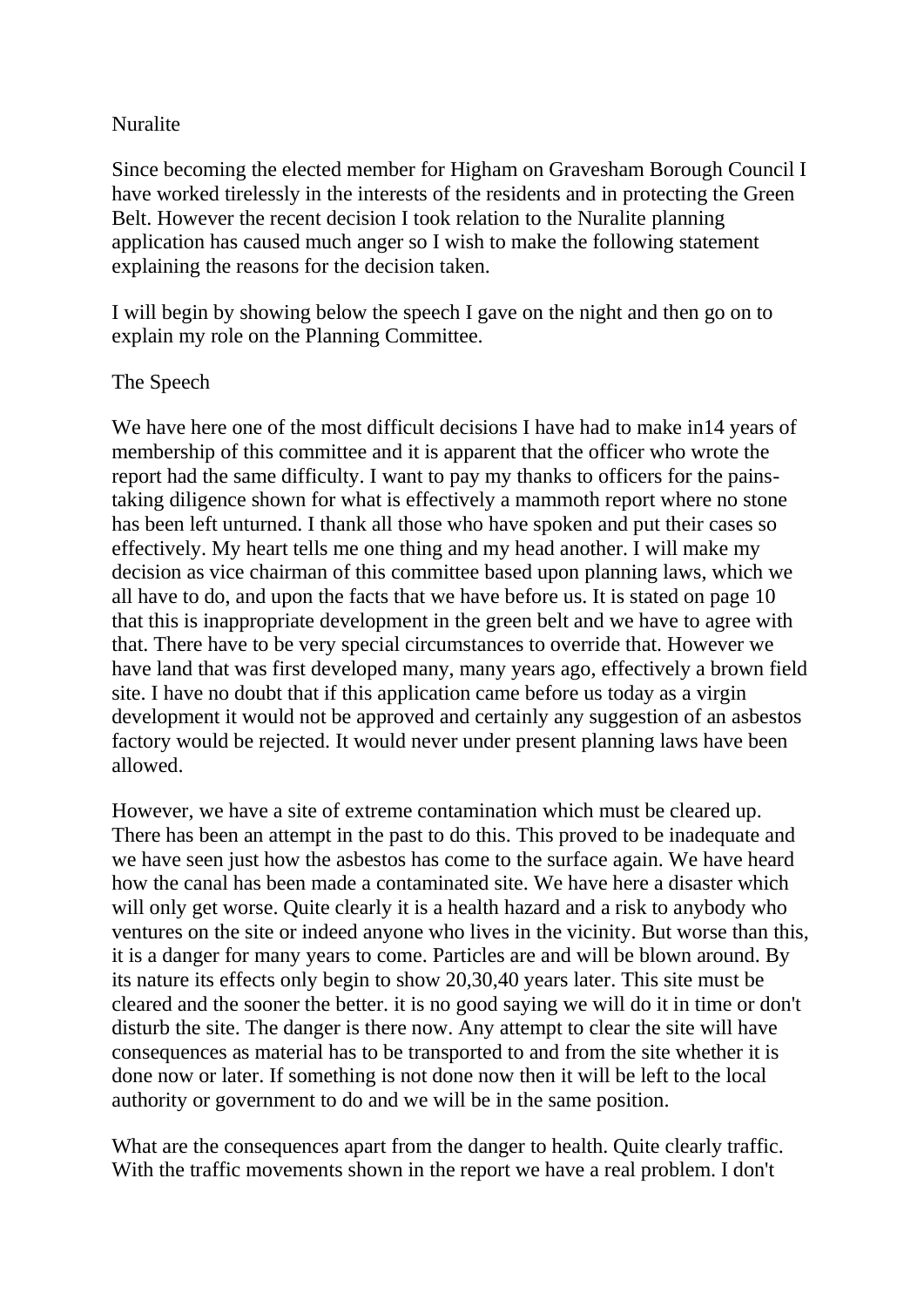intend to go into the figures as they are shown in the report. There is an alternative in using the Hoo Junction rail site. But there are problems with that, so we come back to HGV movements and the thought of that leads me to shudder. Higham is already an area where lorries are a curse, Canal Road, very narrow in places, an area where accidents take place. A constant annoyance to residents alike.

This is where the head and heart come into play and my decision has to be made. Right up until now I have been in two minds, and constantly changing my mind. I can see both sides of the argument. If I say reject this application then we are left with the problem that we have now. A greatly contaminated site which is a health hazard now and will become worse as time goes on. It is said that it is only because the site has been disturbed that the asbestos has come to the surface and if left alone will not cause problems. There is some force in that argument, but we do not know what those consequences are. It could be years before they show themselves.

And so I come to my decision in this matter and I realise that it will please very few people. It is with a very heavy heart that I say that I have to agree with the officers recommendation to permit this application. I do so knowing the difficulties it will cause. The conditions on traffic movements must be robust, but not only robust but enforceable and be enforced. I will do all in my power to ensure that this is so. In saying that I would like to see a change in the recommendation that if the decision is delegated to the service manager that the consultation should be with not only the chair but also the vice chair so that I can keep myself full appraised as to what is going on and that conditions are properly enforced.

## The role of the Planning Committee

The Committee holds an almost unique role on the Council in that decisions are made on behalf of the Council. Members sit independently and are not whipped to make decisions one way or the other. Members must make decisions purely on the evidence before them. They sit in what is known as a quasi judicial capacity. As Vice Chair I do not sit as a mandated member. I have to abide by the evidence that I have before me both written and oral. I am offered and take advice from officers and lawyers, but ultimately I have to base decisions on the evidence before me. This is what I did in this case. I had before me a report of around 100 pages, the oral evidence given on both sides of the argument and comments made by other members.

You will see from my speech the real difficulty I had in reaching my conclusion. It really was the most difficult I have ever had to make. But I had to make that decision in the long term interest of the Parish and the Borough as a whole. The most difficult, of course, related to lorry movements. The site must be cleared of asbestos as it is not only a health hazard now but a long term one. Whether the site is cleared now by the applicant or by the Borough or Government those lorry movements will take place. If we has done nothing we would have no powers to